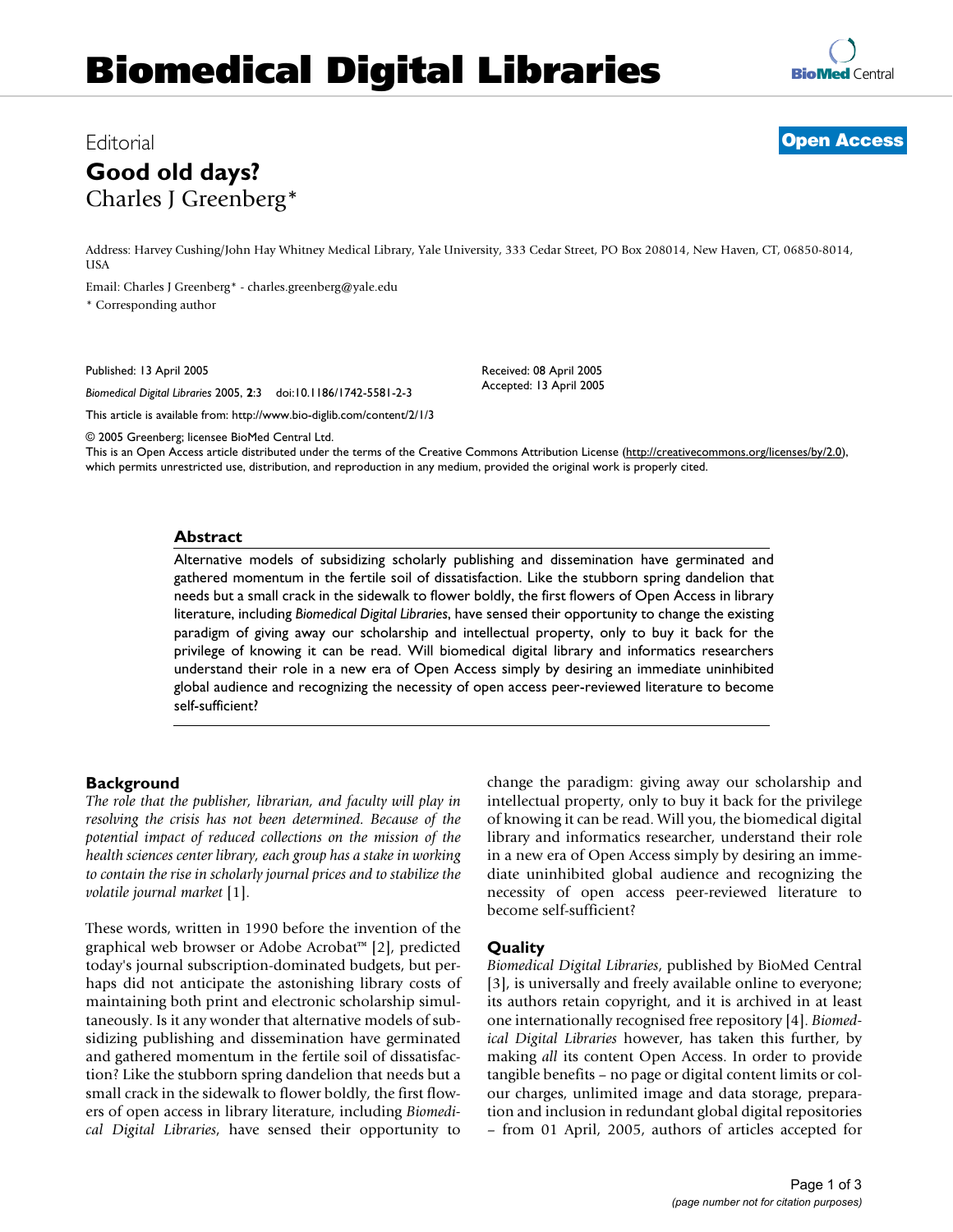publication in *Biomedical Digital Libraries* will be asked to pay an article-processing charge (APC) of £330 ( $\epsilon$ 480, US\$615). Authors from BioMed Central member institutions will not incur any APC. Many notable funding agencies authorize and encourage use of their grant resources to pay an APC [5]. The Editor-in-Chief will consider a limited number APC waiver requests per year on a case-bycase basis. Priorities for waivers include authors in countries served by the Health InterNetwork (HINARI)[6] or individual circumstance.

#### **Creating a New Tradition**

Librarians and other information professionals are no doubt more familiar than most with the traditional access model: readers pay to view articles, either through library or personal subscriptions or by paying a fee each time they download an article. Escalating journal subscription costs have resulted in libraries subscribing to fewer journals [7]. Although scholarly journals traditionally publish authors' work for free (unless there are page or colour charges!) in exchange for obtaining permanent and exclusive rights to publish articles, subscriptions limit who and how many can immediately read, use and cite the research. However we feel about the level of profits from scholarly publishing, no one can deny that there are unavoidable costs in the quality production and timely distribution of peerreviewed biomedical library research.

#### **A Time to Change**

*Biomedical Digital Libraries*' Open Access policy changes the way in which peer-reviewed library research is published: following blinded peer review, all accepted articles are accessible online without the barrier of subscription or cost, and the author(s) retain copyright for their work and grant anyone the right to reproduce and disseminate the article [8]. Shortly thereafter, a copy of the full text of each article is permanently archived in an online repository separate from the journal. *Biomedical Digital Libraries*' articles are archived in PubMed Central [4], the US National Library of Medicine's full-text repository of life science literature, and also in repositories at the University of Potsdam [9] in Germany, at INIST [10] in France and in e-Depot [11], the National Library of the Netherlands' digital archive.

APCs will support the future publication of biomedical library and informatics articles with conscious attention to peer review and immediate impact on professional practice. open access to all of *Biomedical Digital Libraries*' articles. Although some authors may consider an APC of £330 ( $E$ 480, US\$615) to be an economic hardship, it must be remembered that *Biomedical Digital Libraries* does not levy additional processing charges on top of this fee. With the article being digital from birth, any amount of colour figures, photographs, and digitized video recording can be included with submissions.

#### **Open or Free?**

Many libraries under increasing budgetary constraints feel indebted to websites like *Free Medical Journals* [13] which offers immediate assessment of which journals are releasing free content after a subscription embargo. Although a growing number of journals now offer delayed free access to their articles online, this is different from Open Access (as defined by the Bethesda Statement [14]). Journals with subscription revenue often delay free access for 6–12 months, and even when the full text is available, readers are not allowed to reproduce and/or disseminate the work because of restrictions imposed by the copyright policy. Biomedical Digital Libraries is not alone in the move to Open Access funded by APCs: the Public Library of Science (PLOS) has set up new Open Access journals, and have elected to set APCs of US\$1500 for each accepted article, with institutional membership discounts available [15]. The high profile of PLOS in mainstream public media will raise awareness of Open Access and encourage researchers in all disciplines to understand and accept Open Access, with APCs as an acceptable revenue stream.

#### **It's your [copy] right!**

By providing an unimpeded forum for authors that wish to maintain their intellectual property, APCs will enable Biomedical Digital Librariesto serve the individual content creator in the global library and informatics communities. We believe electronic publishing formats will benefit library and informatics practice and aid information science research, and we hope you will submit your next article to our protocol for blind peer review, which has without a doubt improved the organization and presentation of every submission so far.

#### **Declare Your Interest**

More than 40 volunteer editorial staff members of *Biomedical Digital Libraries* solicit their peers and colleagues for evidence-based, quality research. In our editorial model, both authors and editorial reviewers declare their competing interests, especially any related to the APC. If you would like advice on what to declare, and how to declare it, please feel free to ask us prior to submission. Many authors have some form of competing interest, conscious or not. A declaration of a competing interest reminds the reader that an awareness of potential influence can help to distinguish an appearance of a relationship from actual manipulative intent.

#### **Competing interests**

The Editor declares his affiliation with one of 519 BioMed Central institutional members in 40 countries that pro